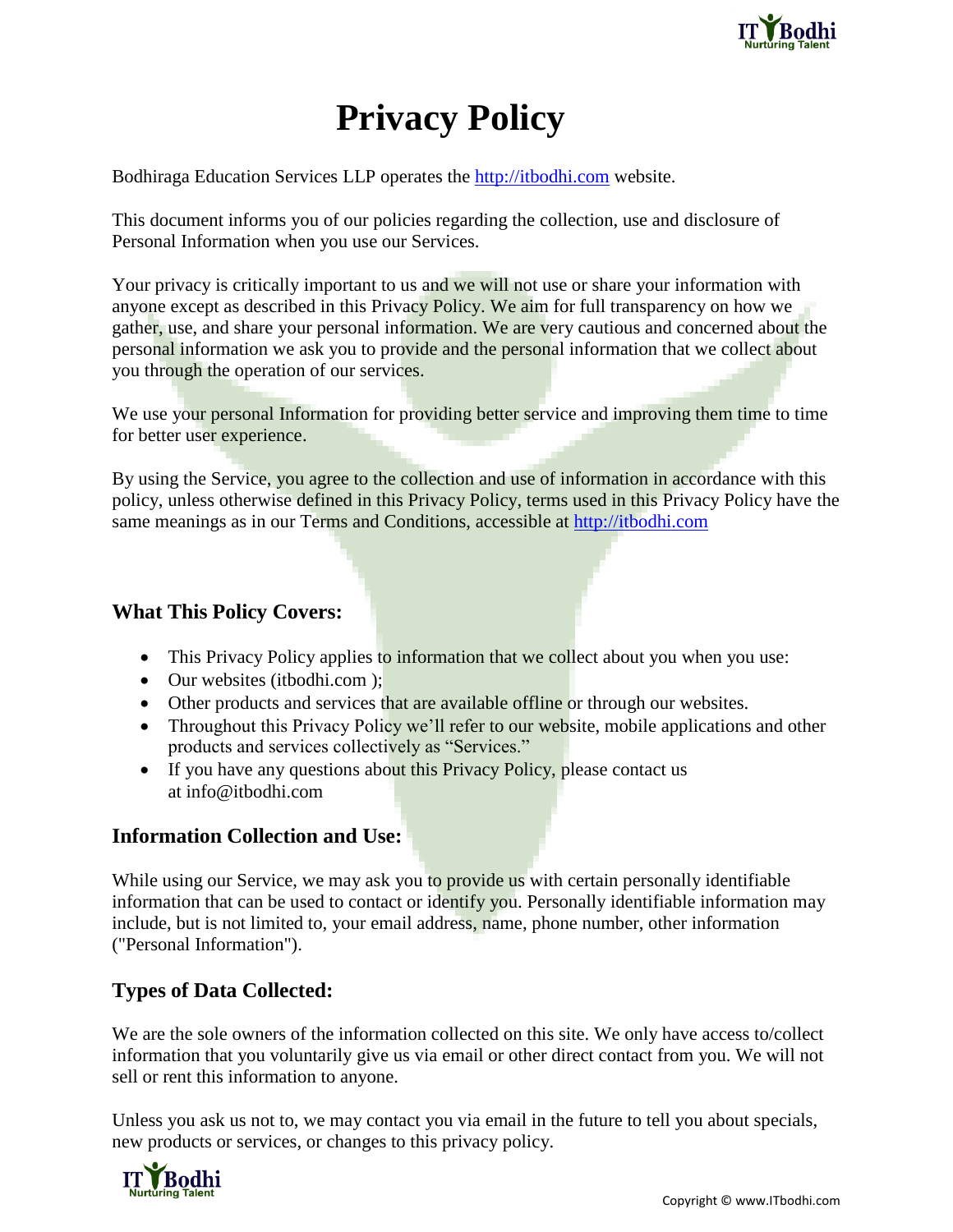

#### **Basic Account Information:**

We ask for basic information from you in order to set up your account. For example, we require individuals who sign up for an account to provide a username and email address–and that's it. You may provide us with more information–like your name–but we don't require that information to create your account. Other information collected by IT Bodhi will be:

- Name and email addresses submitted by user by using a contact form
- Name and email address submitted to sign up for email list
- Information collected when users register on a website.

## **Public Profile Information:**

If you have an account with us, we collect the information that you provide for your public profile. For example, if you have an account, your username is part of that public profile, along with any other information you put into your public profile. Your public profile is just thatpublic–so please keep that in mind when deciding what information you would like to include.

#### **Log Information:**

Like most online service providers, we collect information that web browsers, mobile devices, and servers typically make available, such as the browser type, IP address, unique device identifiers, language preference, referring site, the date and time of access, operating system, and mobile network information.

#### **Usage Information**

**:** We collect information how you can interact with our website, which pages you visit and how you navigate through website pages using tools like Google analytics / Hot Jar

#### **Cookies:**

A cookie is a string of information that a website stores on a visitor's computer, and that the visitor's browser provides to the website each time the visitor returns. We use "cookies" to collect information. You can instruct your browser to refuse all cookies or to indicate when a cookie is being sent. However, if you do not accept cookies, you may not be able to use some portions of our Service.

#### **How We Use Information:**

We use information about you as mentioned above and as follows:

- To provide our Services like access to content of website, contacts, sharing content etc.
- To further develop our Services–for example by adding new content that we think our users will like.
- To monitor and analyze trends and better understand how users interact with our Services, which helps us improve our Services and make them easier to use.